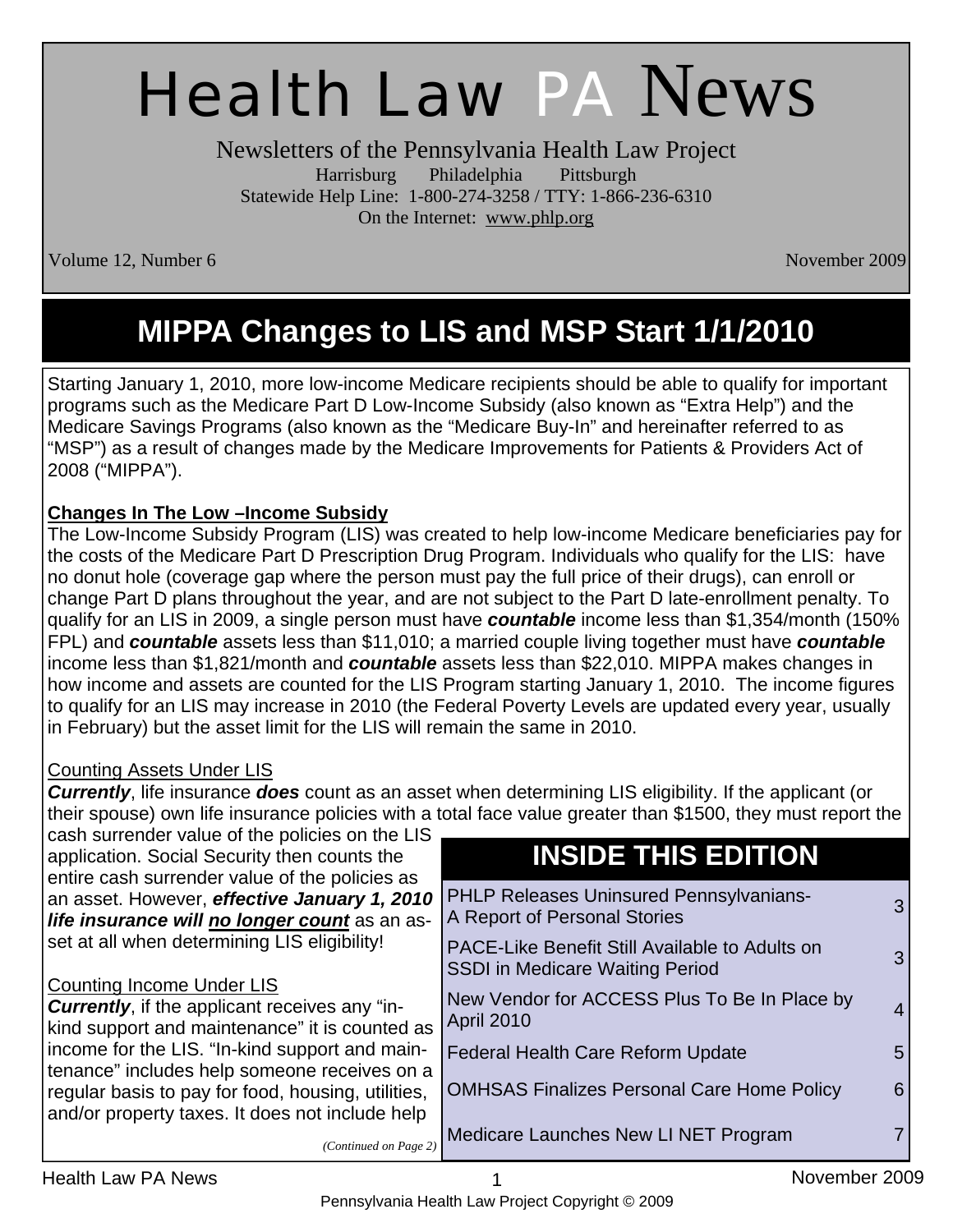#### *(Continued from Page 1)*

received from a government program (for example, LIHEAP, foodstamps) or from a social service agency (Meals on Wheels, foodbanks, etc). *Beginning January 1, 2010, in-kind support and maintenance will no longer count as income when determining eligibility for the LIS!*

#### **Changes in the Medicare Savings Programs**

The MSPs are programs in which the Pennsylvania Medical Assistance system pays the Medicare Part B premium for low-income Medicare beneficiaries who qualify. To qualify for an MSP, individuals must have income less than 135% of the federal poverty level (currently, \$1,219 for a household of 1; \$1,640 for a married couple living together) and have limited assets. MIPPA changes the way assets are counted for the MSP programs.

#### Increasing the MSP Asset Limit

In 2009, to be eligible for any of the MSPs an applicant must meet the current asset limits which are \$4,000 for a single person and \$6,000 for a married couple. *Effective January 1, 2010 the asset limit for the MSP increases to be the same limit as the full Low Income Subsidy (LIS) which is currently \$6,600 for a single person and \$9,910 for a married couple. According to a recent announcement, the LIS asset limits will not change in 2010.* 

Keep in mind, however, that even though the MSP asset limit in 2010 will be the same as the asset limit for a full LIS, the MSP program differs from the LIS regarding how assets are counted and what assets are counted when determining who qualifies for an MSP. Specifically, there are two key differences:

- When counting assets, the LIS program automatically disregards \$1500 for an LIS applicant and \$1500 for their spouse unless they indicate on the application that they do not plan on using any of their assets to pay for funeral and/or burial expenses. The MSP does not allow this disregard. The only funeral/burial assets the MSP does not count are burial plots and funds set aside in an *irrevocable* prepaid burial account.
- Unlike LIS in 2010, the MSP program will continue to count life insurance as an asset. If the total face value of the applicant's life insurance

policies is greater than \$1500, then the MSP program will count any cash surrender value over and above \$1,000 as an asset.

#### Using LIS Data to Facilitate Enrollment into the Medicare Savings Programs

MIPPA also creates a new process of datasharing between Social Security and the state Department of Public Welfare (DPW) to help facilitate enrollment into the Medicare Savings Programs (MSPs). Currently, being found eligible for the LIS does not assist the individual with being found eligible for an MSP. Anyone who applies for an LIS and is approved must contact DPW on their own and complete an MSP application to be considered for that program. This will change next year.

Effective January 1, 2010, Social Security will begin to share data with the Department of Public Welfare to assist consumers who may be eligible for the Medicare Savings Programs. Once Social Security acts on an LIS application and determines LIS eligibility, they will send all the information they have on the applicant to DPW. DPW will then forward the information to the appropriate County Assistance Office (CAO) depending on where the applicant lives. The CAO will act on the information as though it were an application for the MSP. The CAO will send out a Data Collection Sheet to the consumer seeking any addition information/verifications needed beyond the data sent by Social Security to determine MSP eligibility. If the consumer responds in a timely manner and sends in the requested information, the CAO will go on to determine whether or not the person qualifies for an MSP. If the consumer does not respond to the CAO's request within the time period provided, the MSP application will be denied. Consumers can appeal this denial and seek a Fair Hearing just as with any other DPW decision.

*Please note: the description of the DPW process provided in the paragraph above is based on the most recent information given to PHLP by DPW staff of how the state was planning to implement the changes required by MIPPA. If we learn of changes to this process, we will update our readers as quickly as we can.*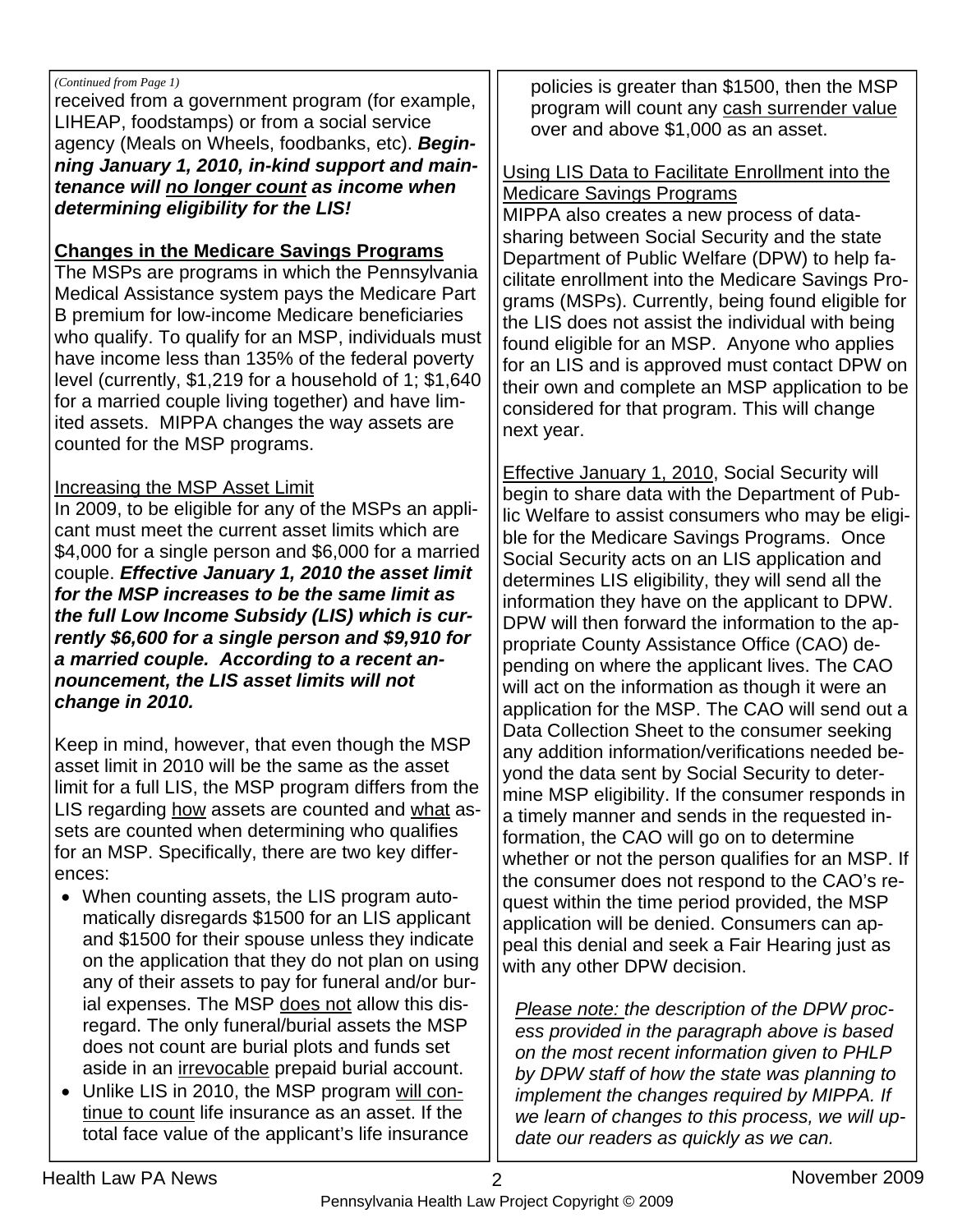### **PHLP Releases Uninsured Pennsylvanians-A Report of Personal Stories Illustrating the Importance of Health Care Coverage**

As Congress debates health care reform, PHLP has issued "Uninsured Pennsylvanians" chronicling the personal struggles of eight Pennsylvanians who have little or no health insurance coverage. "Often, the uninsured are made out to be poor, lazy, unemployed, homeless, and irresponsible. In other words, not like us," said **Dr. Gene Bishop**, who interviewed the individuals and authored the profiles. "The opposite is true." According to the Congressional Budget Office, about ninety percent of the 1.3 million uninsured people in Pennsylvania go to work or live in a household where someone goes to work. Often they are not offered health insurance at work or the coverage offered is too expensive to buy. "Uninsured Pennsylvanians" is a first-hand look at the daily difficulties people without health insurance face and the reasons they do not have health coverage. To obtain a copy, visit our website-www.phlp.org.

### **PACE-Like Benefit Still Available for Adults on SSDI in Medicare Waiting Period**

Individuals under 65 years old who have been approved for SSDI benefits and who are currently in their two year waiting period for Medicare coverage may be able to get help with their prescriptions through a program that is similar to the PACE program available to limited income individuals age 65 and older. We previously told you about this program in our March 2009 Health Law PA News.

**Are you helping Medicare beneficiaries in plans that are terminating at the end of 2009 who are trying to understand their coverage options in 2010? If so, please visit www.phlp.org for information about Medicare in 2010. PHLP has created materials, including a chart for helping low-income Medicare beneficiaries facing plan terminations, that can help you.** 

**If you don't have access to the internet or would like assistance with Medicare 2010 plan choices, please contact our HELPLINE at 1-800-274-3258.** 

This program is the result of a lawsuit settlement between two pharmacy benefit management companies (Caremark and Express Scripts) and the PA Attorney General's office. The \$1.6 million settlement funds are being used to provide eligible individuals with low-cost prescriptions (\$6 for generic/\$9 for brand name) for one year. There is no income limit to qualify for this help, but someone must be receiving their SSDI cash benefit and be in their two year Medicare waiting period.

Although enrollment is limited to approximately 500 individuals, funds are still available and consumers are urged to apply for this benefit. Interested individuals should contact the Pennsylvania Pharmaceutical Assistance Clearinghouse at 1-800-955-0989 to start the application process.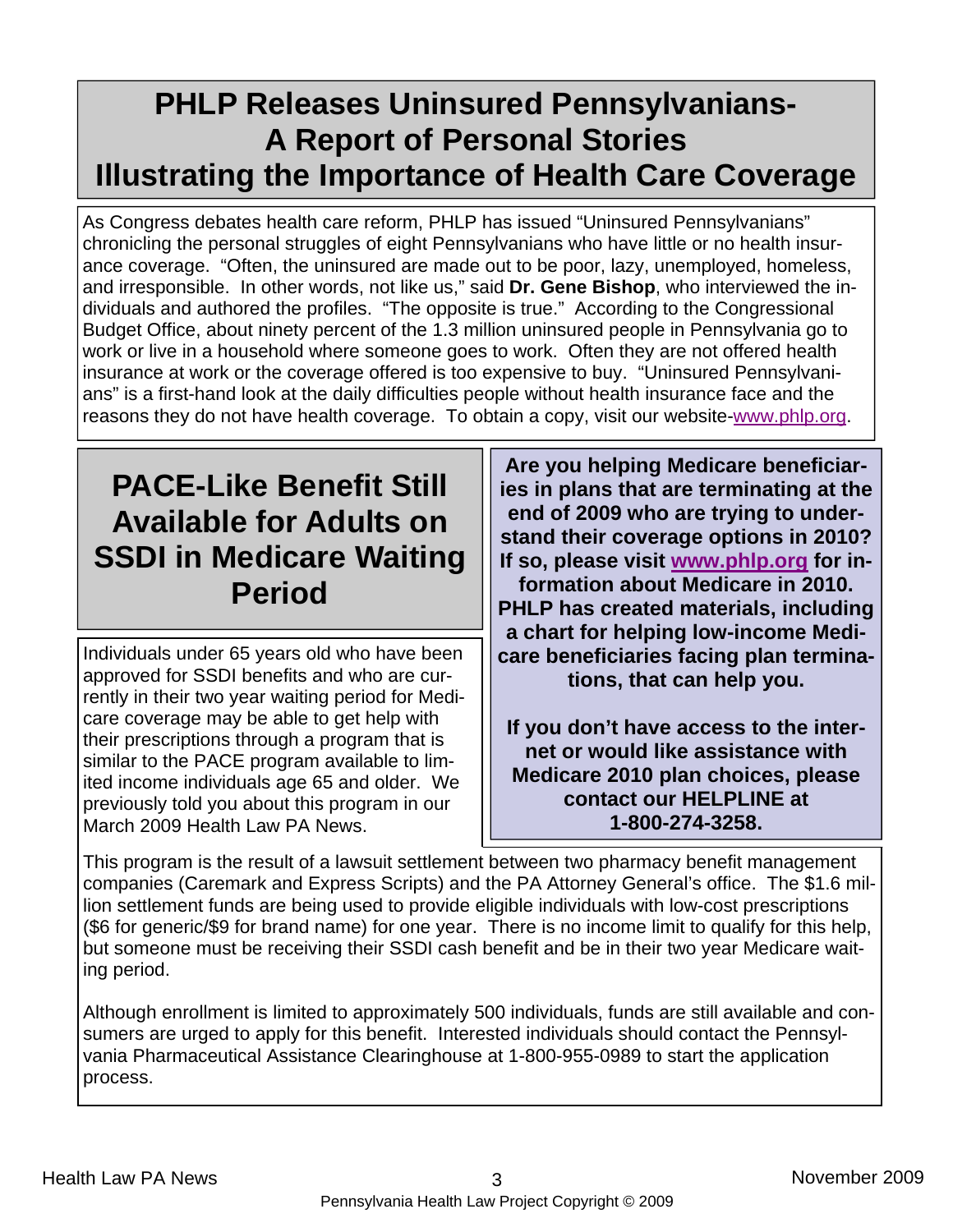### **New Vendor for ACCESS Plus Program To Be In Place By April 2010**

The Department of Public Welfare (DPW) recently selected APS Healthcare (APS) to administer the ACCESS Plus Program and is currently in the process of negotiating a contract with the new vendor. ACCESS Plus is the Medical Assistance health care delivery system that operates in the 42 Pennsylvania counties where HealthChoices (mandatory managed care for MA recipients) does not exist. McKesson Health Solutions (McKesson) currently holds the contract and has been the ACCESS Plus vendor since the program began in 2005. DPW plans to implement the new contract on April 1, 2010.

As a reminder, the ACCESS Plus vendor is responsible for the Disease Management program for AC-CESS Plus recipients with certain conditions (currently, the only conditions that qualify for disease management are asthma, COPD, diabetes, coronary artery disease, and congestive heart failure). In addition, the vendor also administers Primary Care Case Management (PCCM) services for consumers who need help coordinating their care or who have special needs. McKesson subcontracts with Automated Health Solutions to administer the PCCM component of the ACCESS Plus Program. It is not clear whether APS will also subcontract with a local vendor to provide PCCM services for ACCESS Plus.

At the same time they are getting used to a new vendor, ACCESS PLUS enrollees will be experiencing additional changes to the ACCESS Plus program that will be put in place under the new contract. For example, under the terms of the new contract, the ACCESS Plus Disease Management program will be expanded to cover many more conditions including cardiovascular and respiratory diseases, gastrointestinal diseases, rheumatic disorders and neurological disorders. In addition, the ACCESS Plus contractor will be responsible for recruiting and developing a network of dentists and specialists who are willing to treat consumers on ACCESS Plus as well as those who receive care through the MA fee-for-service system.

The Consumer Subcommittee of the Medical Assistance Advisory Committee raised concerns about the impact on ACCESS Plus participants during this transition. The consumers urged DPW to work with McKesson and APS to guarantee a smooth transition and continuity of care for Disease Management enrollees and members who use PCCM services. In response, DPW announced at the October Consumer Subcommittee meeting, that it would create a transition plan and hold joint weekly meetings with McKesson and APS during the transition period to ensure services to consumers were not delayed or interrupted as a result of the transition.

Although the vendor for the program will change, the ACCESS Plus Program's PCP provider network should not change. Consumers should be able to continue seeing their current providers even after the new contract is in place.

PHLP recently learned that McKesson lodged a protest with DPW regarding the award of the contract. Stay tuned to our future Newsletters for updates on the transition to the new ACCESS Plus vendor.

**Please support PHLP by making a donation through the United Way of Southeastern PA. Go to www.uwsepa.org and select donor Choice number 10277.**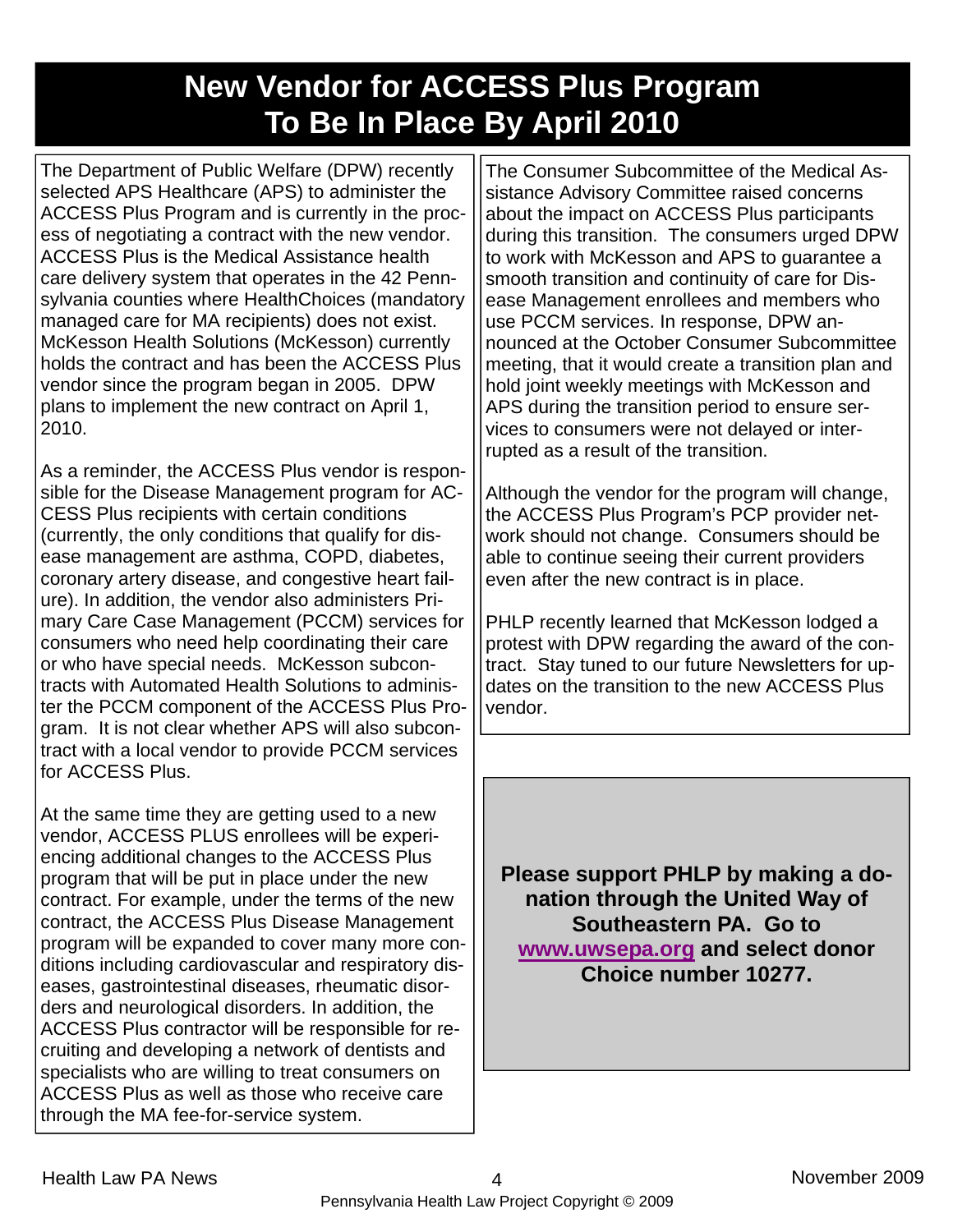### **Federal Health Care Reform Update**

Both branches of Congress have been hard at work over the past few months crafting health care reform legislation aimed at solving the nation's health care crisis. Both the House and the Senate have drafted legislation to help provide health insurance to the 46 million Americans that are currently uninsured, as well as to lower health care costs. The House passed its health care reform bill, the Affordable Health Choices Act (H.R. 3962), after floor debate. The Senate has recently released its proposed legislation, the Patient Protection and Affordable Care Act, which was sent to the floor for debate in a 60-39 vote on strictly partisan lines.

Affordable Health Care for America Act On November 7th, the House of Representatives passed the Affordable Health Care for America Act (H.R. 3962) by a slim vote of 220- 215. The lengthy \$898 billion bill now awaits action by the joint House and Senate Conference Committee for negotiations and compromise once a Senate bill is finalized and

HR 3962 is similar to the proposal that was outlined in our previous newsletters and it requires all Americans to have health insurance coverage or face financial penalties. Further, along with expanding Medicaid eligibility and creating a government "public option" plan, the bill creates new health insurance exchanges designed to allow consumers who buy their own insurance to compare plans side by side. The bill also prohibits insurance companies from denying coverage to people based on their health status or imposing pre-existing condition exclusions. Most provisions of this bill would go into effect by 2013.

Patient Protection and Affordable Care Act On November 18th, the Senate's Majority Leader Harry Reid announced the Senate's proposal for health reform, the Patient Protection and Affordable Care Act. This legislation aims to insure 31 million of the 46 million

Americans currently uninsured and to add new benefits to Medicare, while at the same time reducing projected budget deficits over the next decade despite its \$848 billion price tag. The Senate proposal is currently being debated.

Like HR 3962, the Senate proposal establishes a new public insurance plan to compete with private insurers but under the Senate version states can opt out of the public option by passing legislation. Unlike the House bill, the Senate proposal includes financing mechanisms such as a tax on elective cosmetic procedures, an increased tax on high-end employersponsored health insurance (e.g., "Cadillac") plans, as well as economic penalties on employers who do not offer health insurance to their employees (although there is no explicit requirement in the legislation that employers offer health coverage). The Senate proposal requires that most Americans obtain health insurance, but it contains less severe penalties than the House bill for those who choose to go uninsured. Furthermore, many parts of the Senate proposal do not take effect until 2014, a year later than similar provisions of the House bill.

#### For the text of the House Affordable Health Choices Act, visit http://

energycommerce.house.gov. For more information and updates about the Senate proposed Patient Protection and Affordable Care Act visit http://dpc.senate.gov/dpcreports.cfm. We'll continue to keep you posted in future newsletters as the House bill and Senate proposal move through the legislative process toward a new health reform law.

**Do you currently get the Health Law PA News through the mail? Would you like to get these newsletters by e-mail?** 

**If so, contact staff@phlp.org to change the way you get your PHLP newsletters!** 

passed.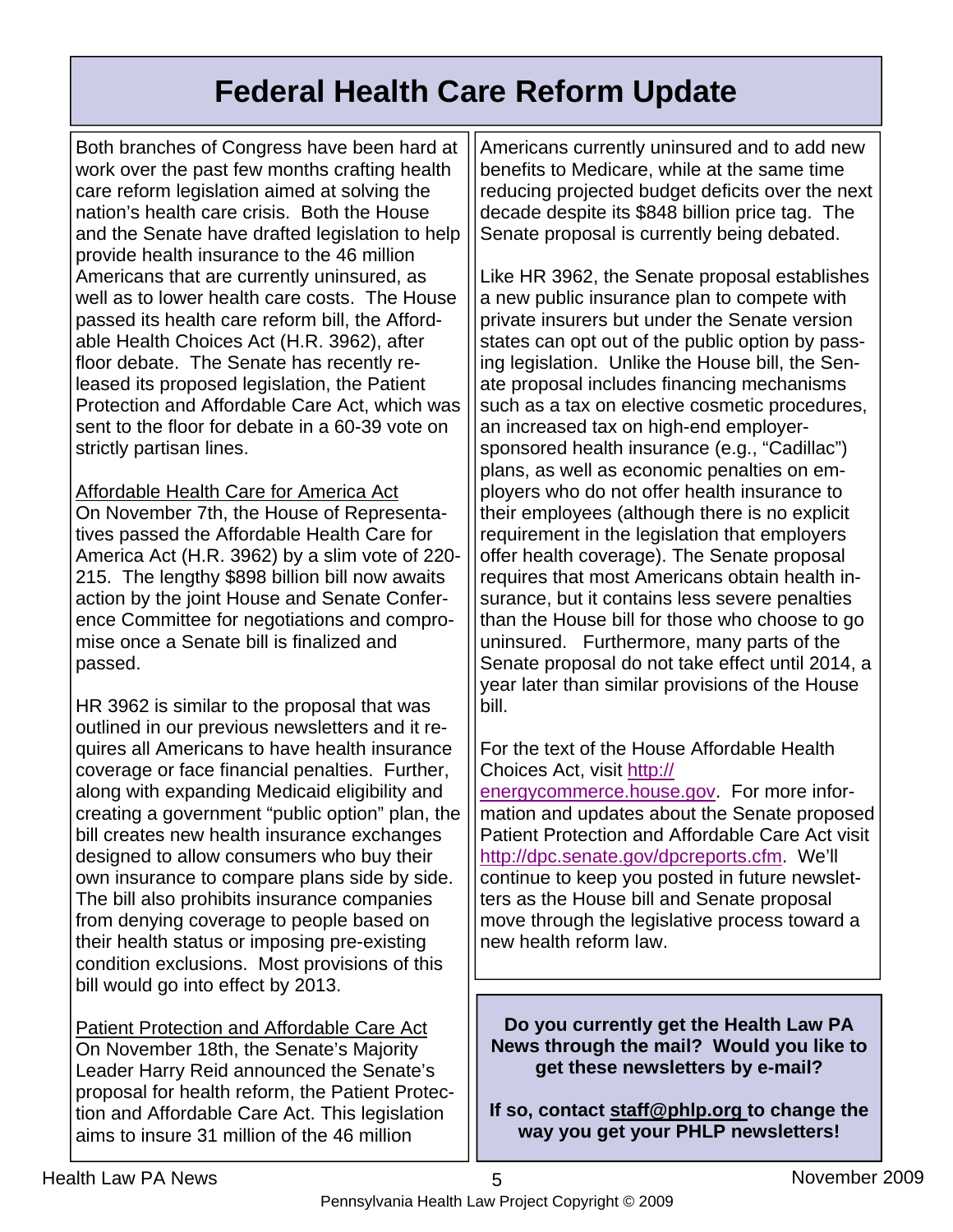## **OMHSAS Finalizes Personal Care Home Policy**

The Office of Mental Health and Substance Abuse Services (OMHSAS) recently finalized its policy on the use of, and the referral to, Personal Care Homes (PCH) for individuals with mental illness. The policy strongly discourages county mental health offices and county contractors from referring people with mental illness to PCHs with more than 16 beds. Per the policy, "It is a goal of OMHSAS that individuals be engaged and supported in identifying and moving into the most integrated housing of their choice in the community". The policy was issued and became effective August 18, 2009.

The behavioral health system has a long history of relying on referrals to PCHs to meet the housing needs of persons with mental illness. The OMHSAS policy seeks to move the system away from reliance on large institution-like PCHs by making sure that individuals are given a choice to live in small home-like PCHs which are more conducive to their recovery. In order to encourage compliance with this policy, while recognizing that some individuals may choose to live in a PCH with more than 16 beds, OMHSAS requires each County MH/MR office to develop an exceptions policy and process, in consultation with consumers and families, that outlines conditions under which a referral to a larger PCH may be allowed. Each county's exception policy must be submitted to the Office of Mental Health and Substance Abuse Services (OMHSAS) Regional Field Office for review and approval before it can be implemented. OMHSAS requires an exceptions policy to:

- Affirm the county's support for, and commitment to, the development of integrated housing options;
- Establish the parameters that would need to be met to consider an exception of a referral to a PCH with more than 16 beds; and
- Ensure the opportunity for an individual to visit at least 2 alternative housing options (which may include a smaller PCH) that would offer greater community integration than a PCH over 16 beds.

Under the OMHSAS policy, no individual can be discharged from a state hospital and referred by

the county to a PCH with more than 16 beds without meeting very specific criteria outlined in the OMHSAS policy for an exception including that that the individual wishes to live in a PCH of that size, that there are no other housing options available, and that failing to make an exception would prevent the individual from leaving the state hospital. Additionally, OMHSAS requires that any individual being discharged from a state hospital who may be considered for an exception to the OMHSAS policy in order to be placed into a larger PCH must also have a Community Support Plan (CSP). The Community Support Planning process includes the individual and others of their choosing, designated hospital staff, community treatment providers and designated county mental health staff working together to determine the various services and supports available to meet the individual's needs after discharge. The CSP members must identify the rationale for any exception requested to the OMHSAS Policy. Before the CSP becomes final, it must be reported to OMHSAS for review to ensure that the individual was given a choice of housing and support options and made an informed choice to live in a PCH with more than 16 beds.

Prior to a County MH/MR Office making a referral to a PCH of any size, the OMHSAS Policy requires the county to first review the licensure status of the home. If the PCH has a provisional license, the OMHSAS Regional Field Office and DPW's Regional PCH Field Office must be consulted prior to placing someone in that PCH.

The OMHSAS policy also prohibits the use of mental health funds for new mental health programs in PCHs or for the development of Enhanced Personal Care Homes (PCHs that include additional mental health supports and are operated by community mental health providers) with more than 16 beds. For complete details on these prohibitions and to view the OMHSAS PCH Policy in its entirety go to

http://www.parecovery.org/documents/ PCH\_Policy\_OMHSAS\_Final\_081809.pdf.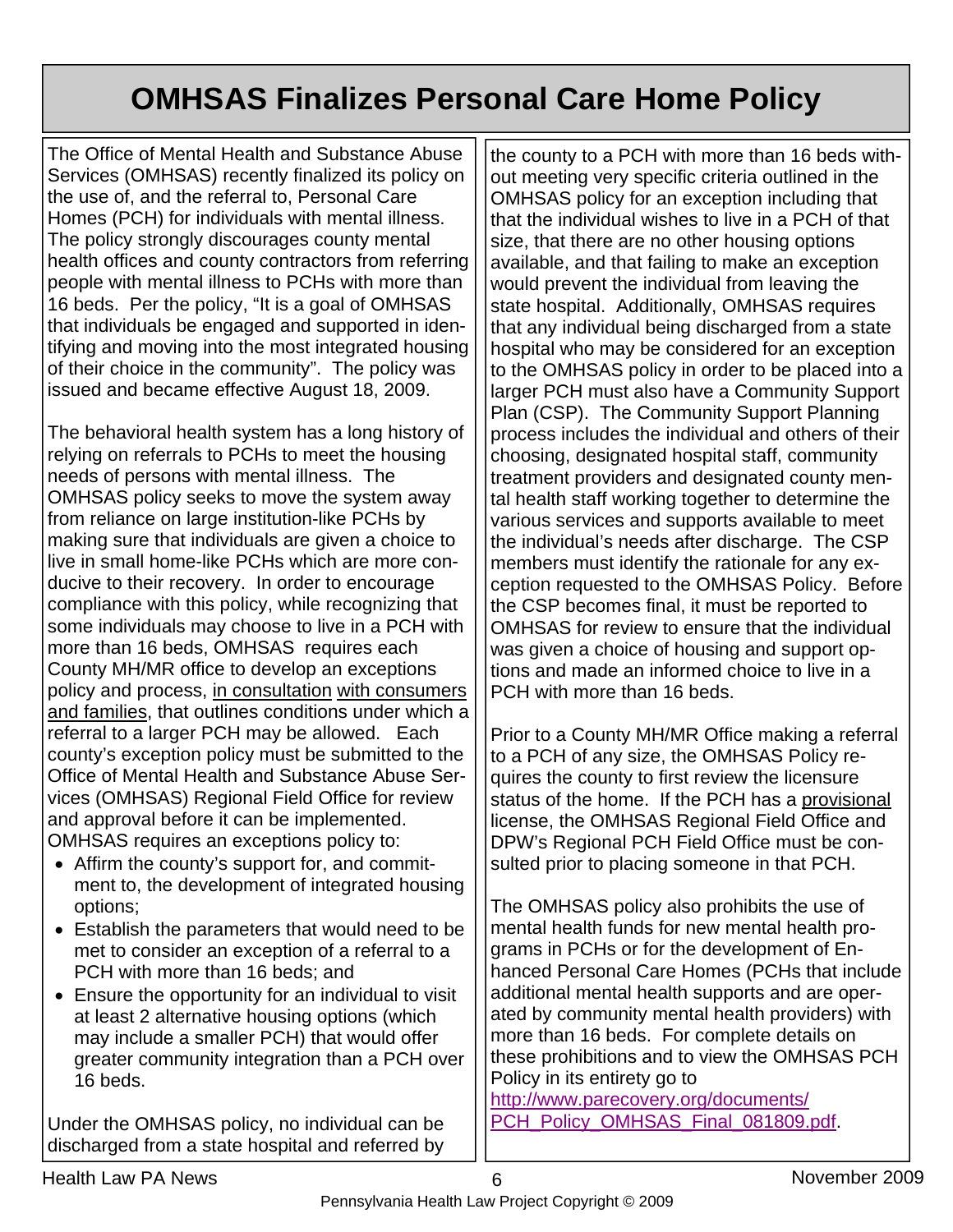### **Medicare Launches New LI NET Program**

Medicare has announced it will begin a new program on January 1, 2010 that will impact how the Medicare Part D program works for full dual eligibles and anyone awarded a Low Income Subsidy (LIS). The Limited Income Newly Eligible Transition Program (commonly referred to as LI NET) combines the Medicare Part D auto-enrollment process for full dual eligibles with the Point-of-Sale process available at the pharmacy for dual eligibles and anyone with an LIS who find themselves without Part D coverage.

#### The Part D Auto-Enrollment Process

When Medicare discovers a beneficiary who is a full dual eligible (a person on Medicare with full Medical Assistance coverage through the AC-CESS card) but who is not enrolled in Medicare Part D, it auto-enrolls the person into a Part D prescription drug plan. *Currently*, Medicare autoenrolls that individual randomly into one of the Part D zero-premium plans with the enrollment retroactive to the first day the person became a full dual eligible, or the first day of the last month the person had no Part D coverage (whichever is later). The Part D plan is responsible for all Part D costs incurred by the beneficiary during the retroactive period and going forward.

*Beginning January 1*, Medicare will use a new auto-enrollment process. Under LI NET, when Medicare learns someone is a full dual but is not in a Part D Plan, it will instead automatically enroll the person into the LI NET Plan (run by Humana) with the enrollment retroactive to the first day the person was a full dual, or the first day of the last month the person had no Part D coverage (whichever is later). The LI NET Plan will be responsible for Part D covered costs incurred by the person during the retroactive period and currently. Medicare will then auto-enroll the person randomly into one of the 2010 zero-premium plans with that enrollment going into effect in approximately two months. **Note:** the dual eligible beneficiary can always enroll into a Part D Plan on their own in which case the enrollee's plan choice prevails!

The Point-of-Sale Process at the Pharmacy The Point-of-Sale (POS) process has been in place since the beginning of Part D to function as a safety net for low-income Medicare beneficiaries with an LIS who contact a pharmacy to fill a prescription but who do not have any active Part D coverage. This process has been referred to as "WellPoint".

When a Medicare beneficiary contacts a pharmacy and presents a prescription, the pharmacy will check the Medicare system to see if the person is enrolled in a Part D Plan. *Currently,* if the system shows no Part D enrollment, and the consumer can show that she is either a dual eligible or that she has been awarded an LIS, the pharmacist can submit a claim through the POS process and be paid (and just charge the consumer the small co-pay she has with her LIS). The POS process can continue to be used until Medicare randomly enrolls the consumer into a Part D zero-premium plan or until a consumer joins a Part D plan and the coverage becomes effective (whichever happens first).

*Beginning January 1*, the POS process will become part of LI NET and therefore be run by Humana and not WellPoint. Under LI NET, when a pharmacy successfully submits a claim through the POS process for a low-income beneficiary who is not currently enrolled in a Part D Plan, the beneficiary is immediately enrolled into LI NET which will pay the claim and provide at least some retroactive coverage. In addition, LI NET will provide ongoing coverage for a temporary period until Medicare auto-enrolls the person randomly into one of the 2010 zero-premium plans with that enrollment going into effect in approximately two months. Again, the low-income beneficiary can always enroll into a Part D Plan on their own in the meantime in which case the enrollee's plan choice prevails!

The actual steps the pharmacy must take to submit a POS claim in 2010 under the new LI NET system will be available on PHLP's website (www.phlp.org) before the end of the year. Individuals can contact our HELPLINE (1-800-274-3258) in January if they need help accessing medications under the LI NET process.